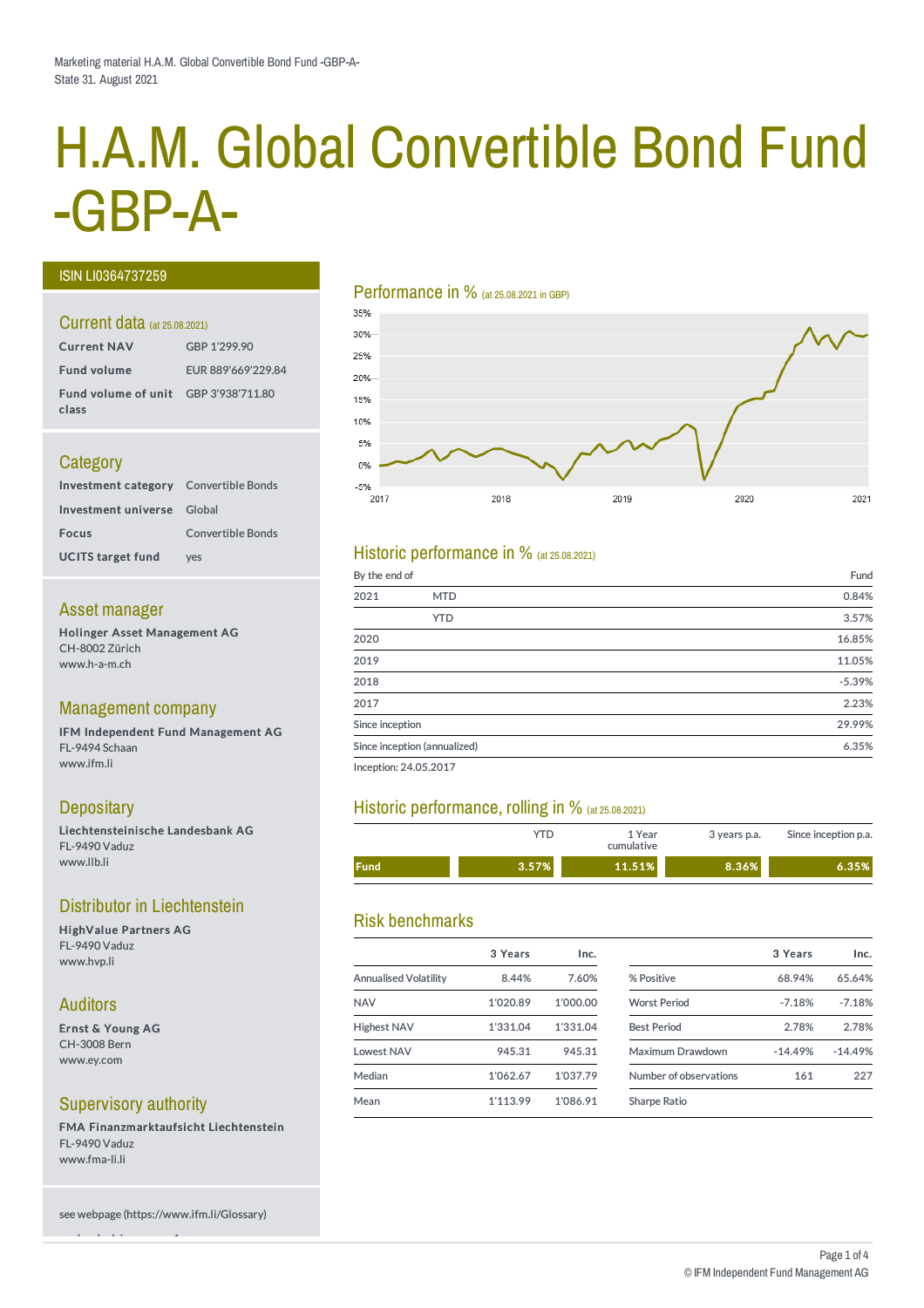Marketing material H.A.M. Global Convertible Bond Fund -GBP-A-State 31. August 2021

# Fundportrait

| <b>Fund name</b>                                     | H.A.M. Global<br><b>Convertible Bond Fund</b><br>$-GBP-A-$ |
|------------------------------------------------------|------------------------------------------------------------|
| Unit class                                           | $-GBP-A-$                                                  |
| <b>Accounting currency EUR</b><br>of the (sub-) fund |                                                            |
| Reference currency GBP<br>of the unit class          |                                                            |
| Legal form                                           | unit trust                                                 |
| <b>Fund type</b>                                     | <b>UCITS</b>                                               |
| Close of accounting 31.12<br>year                    |                                                            |
| Launch date                                          | 24.05.2017                                                 |
| Initial issue price                                  | GBP 1'000.00                                               |
| Use of proceeds                                      | reinvested                                                 |
|                                                      |                                                            |

# **Fund charges**

| Issue premium                                               | max. 3%             |
|-------------------------------------------------------------|---------------------|
| <b>Redemption charge 0%</b>                                 |                     |
| Redemption charge 0.25%<br>credited to the fund's<br>assets |                     |
| <b>Management fee</b>                                       | max. 1.2%           |
| Performance fee                                             | 10.00%              |
| <b>Performance Fee 2</b>                                    | 15.00%              |
| Hurdle rate                                                 | 7.50%               |
| Hurdle Rate 2                                               | 15.00%              |
| High watermark                                              | yes                 |
| OGC/TER 1                                                   | 1.38%               |
| TER <sub>2</sub>                                            | 2.13%               |
| <b>OGC/TER at</b>                                           | 30.06.2021          |
| <b>SRRI</b> according to<br>KIID<br>31.03.2021              | 1  2  3  4  5  6  7 |

# Key figures

| LI0364737259     |
|------------------|
| 36473725         |
| <b>GLCNBGALE</b> |
| A2DRWE           |
|                  |

# Publication / Internet

| www.ifm.li       |
|------------------|
| www.lafv.li      |
| www.fundinfo.com |

# Top-10 positions (at 25.08.2021)

| Company                                                     | Sector                | Country              | <b>Weightings</b> |
|-------------------------------------------------------------|-----------------------|----------------------|-------------------|
| 0.000% STMicrelectronics<br>04.08.2027                      | Semiconductor         | <b>Netherlands</b>   | 1.70%             |
| 1.250% Weibo 15.11.2022                                     | <b>IT-services</b>    | Cayman Islands       | 1.66%             |
| 0.125% Akamai Technologies<br>01.05.2025                    | Software              | <b>United States</b> | 1.61%             |
| 0.000% Poseidon Finance<br>01.02.2025                       | Various industries    | China                | 1.59%             |
| 0.375% Vinci 16.02.2022                                     | Construction industry | France               | 1.57%             |
| 0.000% Xiaomi Best Time<br>International 17.12.2027         | <b>Electronics</b>    | Hongkong             | 1.53%             |
| 0.000% JPMorgan Chase Bank<br>into LVMH 10.06.2024          | <b>Banks</b>          | <b>United States</b> | 1.42%             |
| 0.000% Citigroup Global / Longfor Real Estate<br>25.07.2024 |                       | Luxembourg           | 1.38%             |
| 1.000% Delivery Hero<br>23.01.2027                          | Internet              | Germany              | 1.36%             |
| 0.000% Cerah Capital<br>08.08.2024                          | Various industries    | Malaysia             | 1.30%             |
| Total                                                       |                       |                      | 15.11%            |

Country

■ North America 28.39 % ■ European Union 26.64 % ■ Far East 18.53% ■ Central America 10.99% Diverse 6.05 % **Liquidity** 5.36% **Non European Union** 2.41% **Near and middle East** 0.95% Australia / New Zealand 0.68% Total 100.00 %

# **Countries** (at 25.08.2021)



# Industries (at 25.08.2021)

| 1. Communications          | 20.85%  |
|----------------------------|---------|
| 2. Technology              | 15.69%  |
| 3. Industrial              | 12.85 % |
| 4. Financial services      | 12.61%  |
| 5. Consumer (non-cyclical) | 10.40%  |
| 6. Consumer (cyclical)     | 9.78%   |
| 7. Liquidity               | 5.36%   |
| 8. other                   | 4.82%   |
| 9. Various industries      | 4.58%   |
| 10. Real Estate            | 3.06%   |
|                            |         |

#### Currencies (at 25.08.2021)

| <b>Currency</b> | Weightings |
|-----------------|------------|
| GBP             | 97.92%     |
| other           | 1.19%      |
| <b>USD</b>      | 0.88%      |
| Total           | 100.00%    |

#### Investment categories (at 25.08.2021)

| Investment category | Weightings |  |  |  |  |
|---------------------|------------|--|--|--|--|
| Convertible bonds   | 93.58%     |  |  |  |  |
| Cash balances       | 6.04%      |  |  |  |  |
| other               | 0.39%      |  |  |  |  |
| Total               | 100.00%    |  |  |  |  |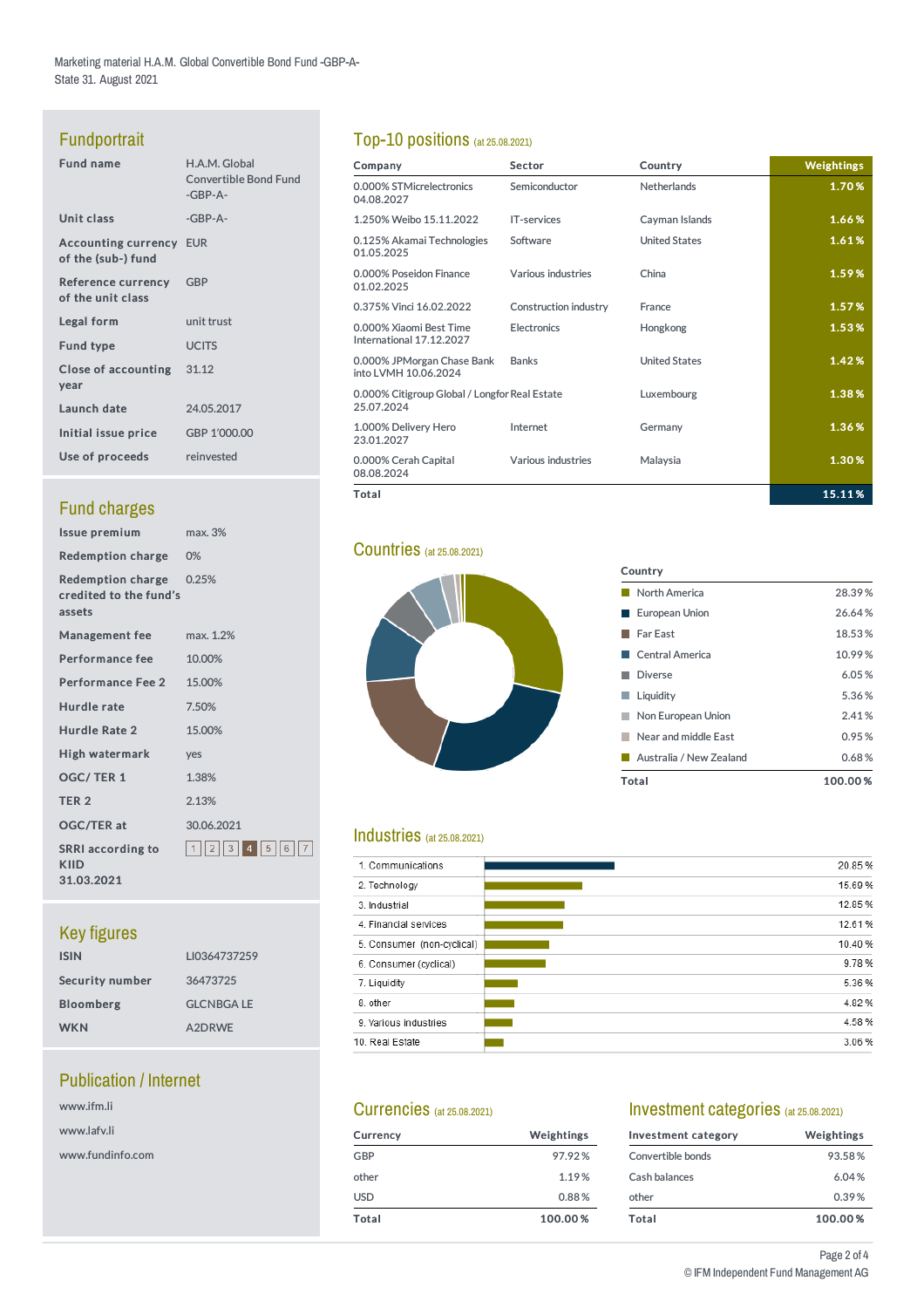# Procedural information

| Valuation<br>interval                       | weekly                                               |
|---------------------------------------------|------------------------------------------------------|
| <b>Valuation day</b>                        | Wednesday                                            |
| Acceptance<br>deadline for<br>subscriptions | Valuation day by no later<br>than $12.00$ noon (CET) |
| Acceptance<br>deadline for<br>redemptions   | Valuation day by no later<br>than 12.00 noon (CET)   |
| Minimum<br>investment                       | 1 unit                                               |
| Value date                                  | $T + 3$                                              |

# Representative in Switzerland

LLB Swiss Investment AG Claridenstrasse 20 CH-8002 Zürich T +41 58 523 96 70 www.llbswiss.ch

# Paying agent in Switzerland

Helvetische Bank AG Seefeldstrasse 215 CH-8008 Zürich T +41 44 204 56 00 www.helvetischebank.ch

# Information agent in Germany

Hauck & Aufhäuser Privatbankiers AG Kaiserstrasse 24 DE-60311 Frankfurt am Main T +49 69 21 61 0 www.hauck-aufhaeuser.de

# Paying and information agent in

#### Austria

Erste Bank der österreichischen Sparkassen AG Am Belvedere 1 AT-1100 Wien T +43 5 01 00 20 11 1 www.sparkasse.at

# Risk/return diagram (Since inception)<br>8.00%







Inception: 24.05.2017

# **Distribution**

| Distribution to private investors      | LI. DE. AT. CH. UK     |  |  |  |  |
|----------------------------------------|------------------------|--|--|--|--|
| Distribution to professional investors | LI, DE, AT, CH, UK, IT |  |  |  |  |
| <b>Sales restrictions</b>              | <b>USA</b>             |  |  |  |  |

# Other share classes

| H.A.M. Global Convertible Bond Fund - CHF-A- | reinvested | <b>GLCNBNC</b> | LI0045967341 |
|----------------------------------------------|------------|----------------|--------------|
| H.A.M. Global Convertible Bond Fund - CHF-D- | reinvested | <b>GLCNBCD</b> | LI0336894378 |
| H.A.M. Global Convertible Bond Fund - EUR-A- | reinvested | <b>GLCNBND</b> | LI0010404585 |
| H.A.M. Global Convertible Bond Fund - EUR-D- | reinvested | <b>GLCNBED</b> | LI0336894352 |
| H.A.M. Global Convertible Bond Fund - USD-A- | reinvested | <b>GLCNBNU</b> | LI0028897788 |
| H.A.M. Global Convertible Bond Fund - USD-D- | reinvested | <b>GLCNBUD</b> | LI0336894360 |